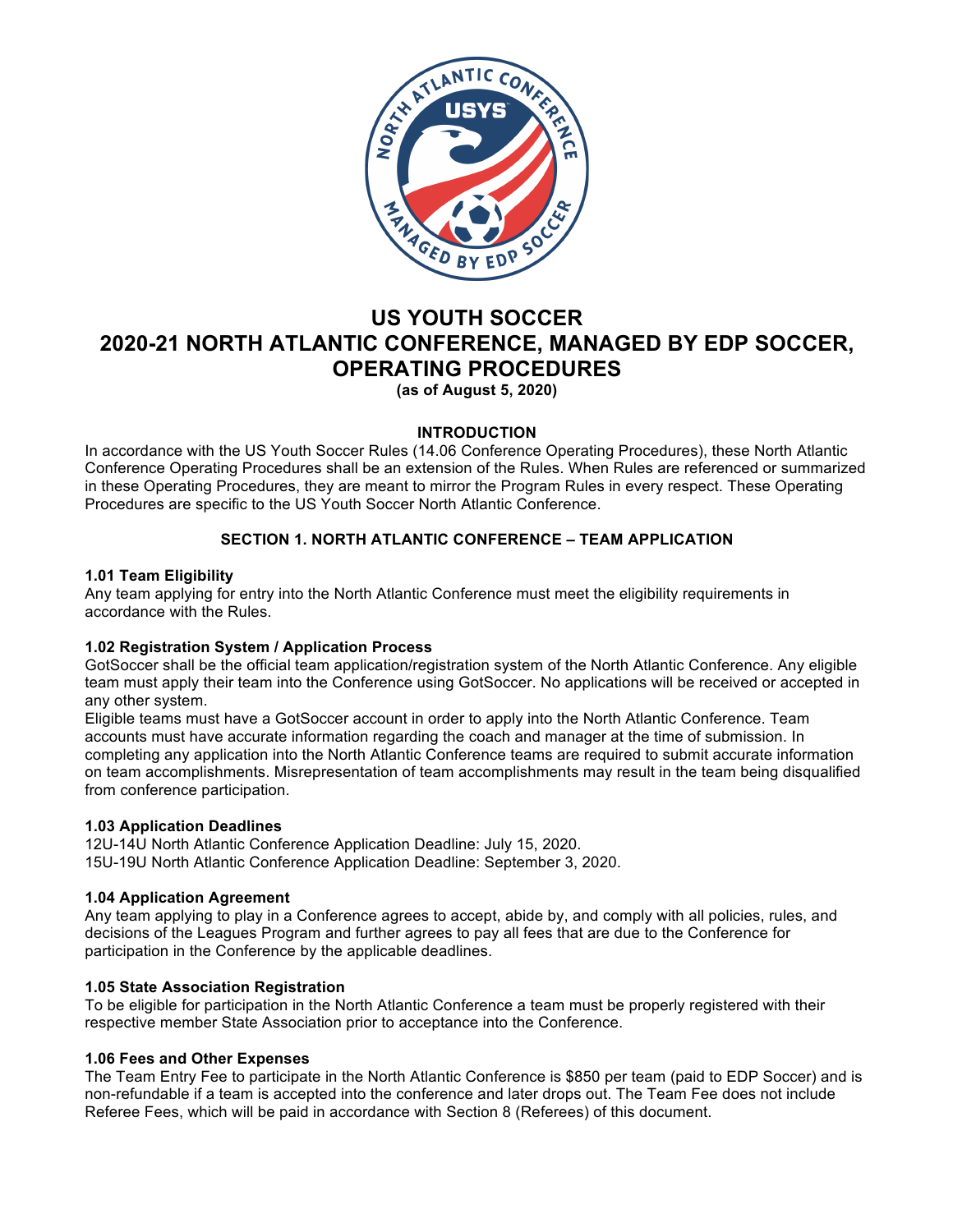# **SECTION 2. NORTH ATLANTIC CONFERENCE – LEAGUE STRUCTURE AND QUALIFICATION**

# **2.01 Structure**

The 2020-21 US Youth Soccer North Atlantic Conference will include the following Boys and Girls age groups:

- 13 and Under (13U) for players born on January 1, 2008 or later
- 14 and Under (14U) for players born on January 1, 2007 or later
- 15 and Under (15U) for players born on January 1, 2006 or later
- 16 and Under (16U) for players born on January 1, 2005 or later
- 17 and Under (17U) for players born on January 1, 2004 or later
- 18 and Under (18U) for players born on January 1, 2003 or later
- 19 and Under (19U) for players born on January 1, 2002 or later\*

\*For all competitions within the National League (including the National League Conferences, the National League Showcase Series and the National League Playoffs), the oldest age group FOR THE 2020-21 SEASONAL YEAR ONLY will be 19/20-U. Eligible players' must be born on or after Jan. 1, 2001. This oneyear change is in place to allow players to participate in their final year of National League eligibility that they would have otherwise missed due to the COVID-19 pandemic.

Within the North Atlantic Conference there will be two (2) tiers of competition, which will include teams primarily from the State Associations of Connecticut (CT) and Eastern New York (NY-E)

- Premier I, which is the highest tier of competition, will include up to ten (10) teams in each 13U-19U gender age group. There shall be promotion between the Premier I tier and the second tier, Premier II. Teams will play a single round-robin within each gender age group of the Premier I tier.
- Premier II, which is the second tier of competition, will include up to will include up to ten (10) teams in each 13U-19U gender age group. There shall be promotion between the Premier I tier and the second tier, Premier II. Teams will play a single round-robin within each gender age group of the Premier II tier.

# **SECTION 3. NORTH ATLANTIC CONFERENCE – TEAM ROSTERS**

## **3.01 Team Rosters**

The official Team Roster for the North Atlantic Conference shall be in GotSoccer. Teams are responsible for ensuring that their GotSoccer North Atlantic Team Roster is identical to their Official State Association Roster. The GotSoccer roster must be accurate by 24 hours prior to a team's first match of the season. A team's State Association may impose an earlier deadline. Additions to the Team Roster, subject to the requirements of a team's State Association, must be updated in the GotSoccer roster no later than 24 hours prior to a Conference match.

North Atlantic Conference teams may create a Club Pass Roster in GotSoccer, which is the pool of Club Pass players designated for use by a specific team. Any club pass player must be added to the Club Pass Roster and Match Line-Up Card no later than 24 hours prior the Conference match in which the club pass players will participate.

## **3.02 Player Eligibility and Limitations**

All players must be current US Youth Soccer members and have member passes that have been approved by their respective State Association.

## **3.03 Team Match Day Line-Ups**

Up to eighteen (18) players (inclusive of both primary players and club pass players) are eligible to play in each Conference match. Eligible players must be listed on the Team Match Day Line-Up (i.e. GotSoccer Game Card). The GotSoccer Game Card will be the used as the official Team Match Day Line-Up prior to each Conference match, and the official Match Report following each Conference match. The process, timing, and verification of the Team Match Day Line-Up must be done in accordance with Section 9 (Match Day Procedures) of this document.

Players on the team roster who are not eligible/participating in a Conference match are allowed in the team bench area but must not be in uniform.

## **3.04 Playing of Ineligible Player**

In accordance with Rules, a team that plays an ineligible player shall be subject to disciplinary action including but not limited to: (a) forfeiture of the match; and (b) suspension of the team's coach from Conference competition. Additional disciplinary action could include (a) expulsion of the team from the Conference; and/or (b) any further action(s) as determined by the Conference League Manager.

Accusations from teams of an ineligible player must be extensively substantiated and is incumbent on the accuser to provide concrete evidence of ineligibility.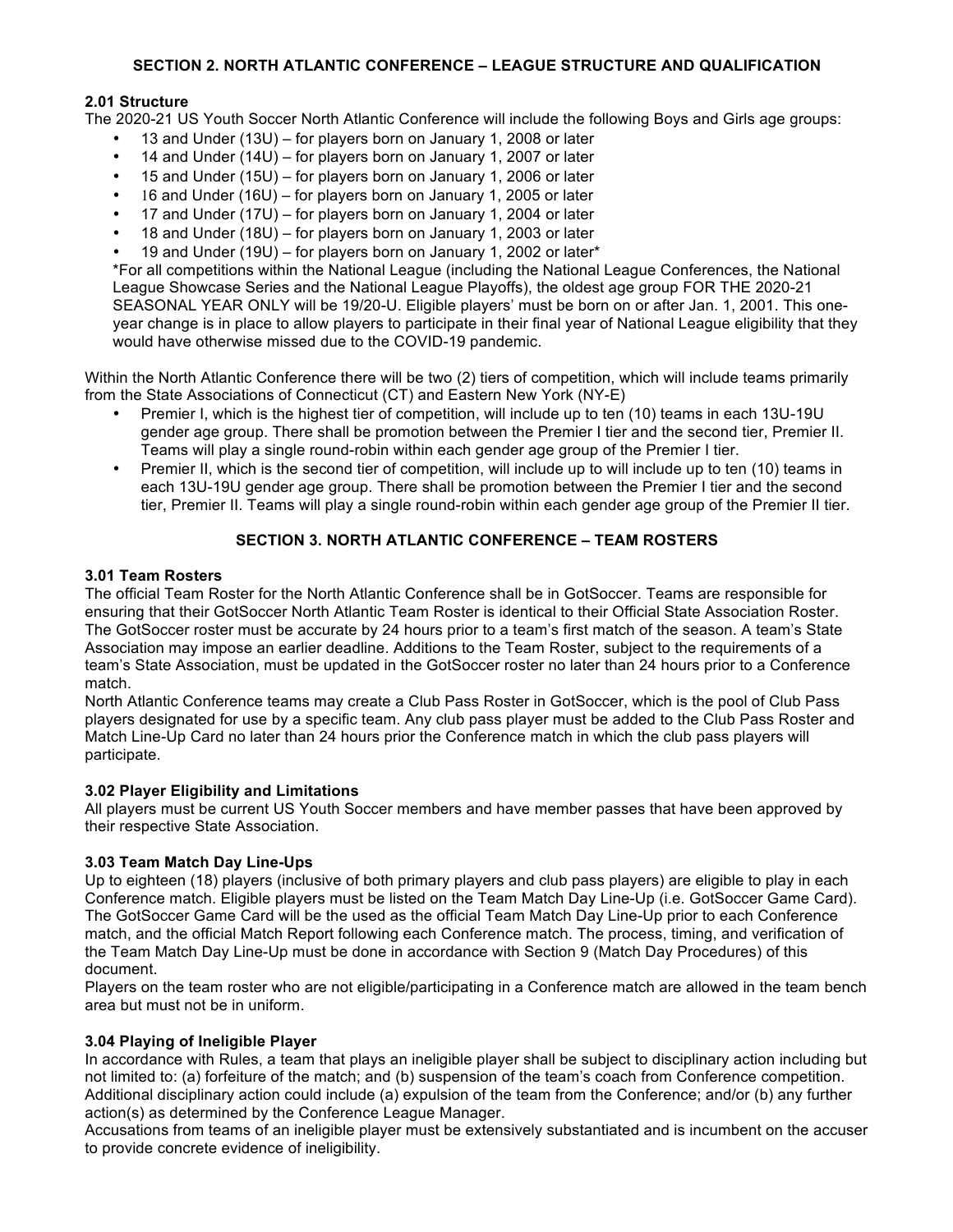## **3.05 Player Information**

The North Atlantic Conference may require participating teams to provide information on players for use in promoting the Conference and/or its teams and players. Upon request, teams are required to submit information regarding personal player history, competition history, roster history, and any other information that may help promote the league, player, or team.

# **SECTION 4. NORTH ATLANTIC CONFERENCE – SCHEDULING AND MATCH MANAGEMENT**

## **4.01 Number of Matches**

Each team will be scheduled to play a minimum of four (4) matches in a season. Most gender age groups in the North Atlantic Conference Premier I will play between six (7) – nine (9) matches in a single round-robin format. Most gender age groups in the North Atlantic Conference Premier II will play between nine (6) – nine (9) matches in a single round-robin format. The final match count will be determined by the number of accepted teams in the Conference.

## **4.02 Match Schedule and Rest Periods**

It is the intent of the league to play only one (1) match per day; however, when circumstances dictate, no more than two (2) matches a day may be scheduled. Every effort will be made to provide for a minimum of three (3) hours rest between matches. Most circumstances involving teams playing two (2) matches in a day will be related to rain-out reschedules.

## **4.03 Inclement Weather and Unplayable Field Conditions Prior to Match**

The Host Complex / Club is responsible for notifying the League Manager as soon as possible if matches on scheduled fields are unable to be played due to field closings or inclement weather. The League Manager, in consultation with the host complex, will make every effort to determine the status of inter-state matches by the Wednesday prior to the inter-state weekend of play (Saturday and Sunday). Rescheduling of inter-state matches is done in accordance with Conference Rescheduling Policy.

## **4.04 Rescheduling Policy**

Once the North Atlantic Conference schedule is published it shall be considered official. Changes are permitted at the discretion of the League Manager due to transcription errors, inaccurate information provided to the North Atlantic Conference or other errors as determined by the League Manager. All other changes to the schedule shall be made in accordance with the below parameters. Any reschedule situation not included here-in will be determined at the sole discretion of the League Manager.

1. (a) Should a team have a conflict with a National League event (national tier), their conflicting North Atlantic Conference match will be rescheduled by the League Manager.

## **4.10 Referee Jurisdiction**

Once the referee has jurisdiction of a match, the match may be stopped, suspended, or terminated as provided in the "IFAB Laws of the Game."

# **4.11 Emergency Match Management Procedures**

On an emergency basis, the League Manager reserves the right to impose emergency Match Management Procedures. These procedures shall be limited to those items that are necessary, in the sole opinion of the League Manager, in order for a match to be played. Such procedures could include, but are not limited to, the following.

- 1. (a) Shortening match lengths or half time due to inclement weather, lack of light, or other extraordinary circumstances.
- 2. (b) Moving a match to earlier or later in a day.
- 3. (c) Establishing additional match day(s) due to excessive rainouts.
- 4. (d) Approving the use of less than a 3-man referee crew or approving use of a "club" linesman.
- 5. (e) Approving an alternate method to validate eligible players.

# **SECTION 5. NORTH ATLANTIC CONFERENCE – STANDINGS**

## **5.01 Earning Points in Matches**

Points earned in the North Atlantic Conference will be in accordance with Rules. The standings of teams within the North Atlantic Conference will be based upon the number of points earned from each match. Teams earn points as follows: 3 points for a win; 1 point for a tie; and no points for a loss.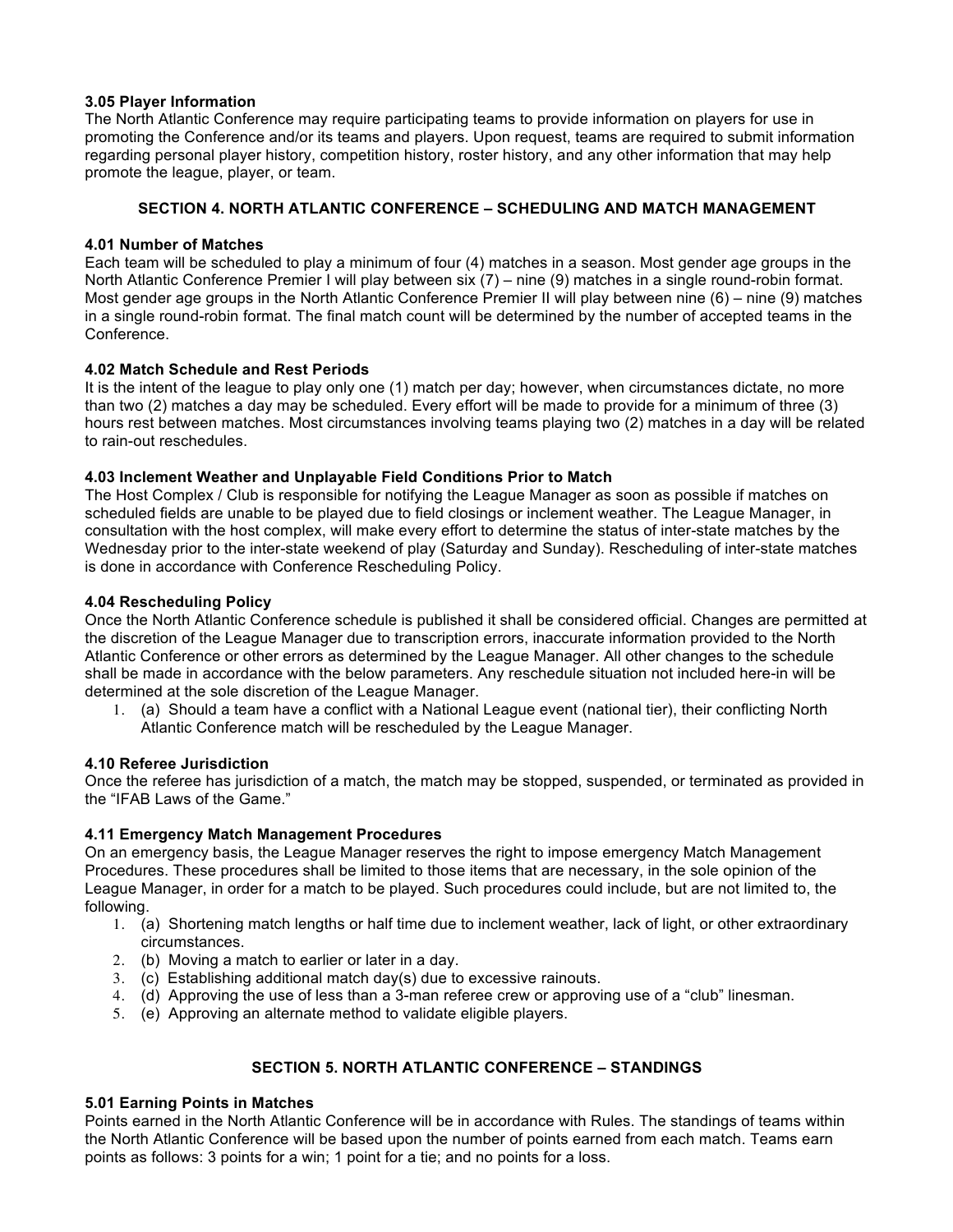# **5.02 Forfeits**

A forfeited match will be scored as a 1-0 win for the opponent. A team forfeiting any match shall be dropped from the North Atlantic Conference at the discretion of the League Manager following a review of the incident resulting in any Forfeits. Should a team be dropped, all scores for that team in the seasonal year schedule shall be recorded as a 1-0 win for the opponent. In addition, a team that forfeits one of more matches may be subject to further sanctioning including but not limited to a fine, become ineligible to advance to Regionals, become ineligible to advance to the National Tier of the National League, or be suspended from the Leagues Program. The League Manager of the North Atlantic Conference, after consultation of the NL Management Group, shall determine any additional sanctioning.

# **SECTION 6. NORTH ATLANTIC CONFERENCE – NATIONAL/REGIONAL COMPETITIONS**

# **6.01 Advancement to US Youth Soccer Eastern Regional Championships**

The top team in the Premier I tier (Club v Club and Team v Team competitions) of each 13U-19U gender age group in the North Atlantic Conference will qualify for 2020 Eastern Regional Championships that same seasonal year as the North Atlantic Conference representative. To be eligible for advancement to the 2020 Eastern Regional Championships, the qualified North Atlantic Conference team must have participated in their state association's State Cup competition. Should a team qualify for the Eastern Regional Championships through both the North Atlantic Conference and State Cup competition, the team will advance to Eastern Regional Championships as the North Atlantic Conference representative.

## **6.02 Qualification into the US Youth Soccer National League Playoffs (National tier)**

The top team in each 13U-18U gender age group, by points/tiebreakers, from the Premier I tier of the North Atlantic Conference shall qualify for the US Youth Soccer National League Playoffs (National tier) the next seasonal year in the team's rising gender age group.

# **SECTION 7. NORTH ATLANTIC CONFERENCE – RULES OF PLAY**

## **7.01 Applicable Rules and Laws of the Game**

Matches will be played under the applicable policies and rules of National League and US Youth Soccer. Teams are responsible for obtaining and abiding by the IFAB Laws of the Game as they govern play subject to the modifications noted the Rules.

## **7.02 Substitutions**

Matches in the 15U, 16U, 17U, 18U and 19U age groups will operate under the FIFA-7 players "per half" substitution system (limited substitution). Once replaced, players cannot re-enter the game during that half of play. Substitutions may be made at any stoppage of play with the approval of the referee. If a player is removed from the match and no substitute enters the match for the player (team plays short), the original player may reenter the match. Reentry shall be at a normal substitution point (with approval of the referee) or at any point during the match if the referee signals for the player's reentry. Matches in the 13U and 14U age groups shall have unlimited substitutions.

During a match is that is part of a Conference event using neutral Health Care Professionals (HCP) or neutral Athletic Trainer Certified (ATC) to monitor the fields, if a player is suspected of suffering a head injury, such player may be substituted for evaluation. The substitution for the evaluation of a concussion/head injury will not count towards the team's total allowed substitutions in a half. However, the team must have at least one substitution available to implement this temporary substitution.

If the player is deemed by the neutral HCP or neutral ATC to not have been diagnosed as having a possible concussion, the player may re-enter the game at any stoppage of play and must replace the original substitute. This head injury evaluation substitution will not count as a used substitution in the half. Furthermore, the temporary substitute will be able to re-enter the game in that half at a later time. If the player is not cleared to return to play by the HCP or ATC, the replacement player will no longer be considered a temporary substitute and the team will be charged a substitution.

# **7.03 Match Length**

Each Conference match length will be in accordance with Rules. The League Manager will have discretion to shorten match lengths in cases of extraordinary circumstances.

## **7.04 Team Uniforms**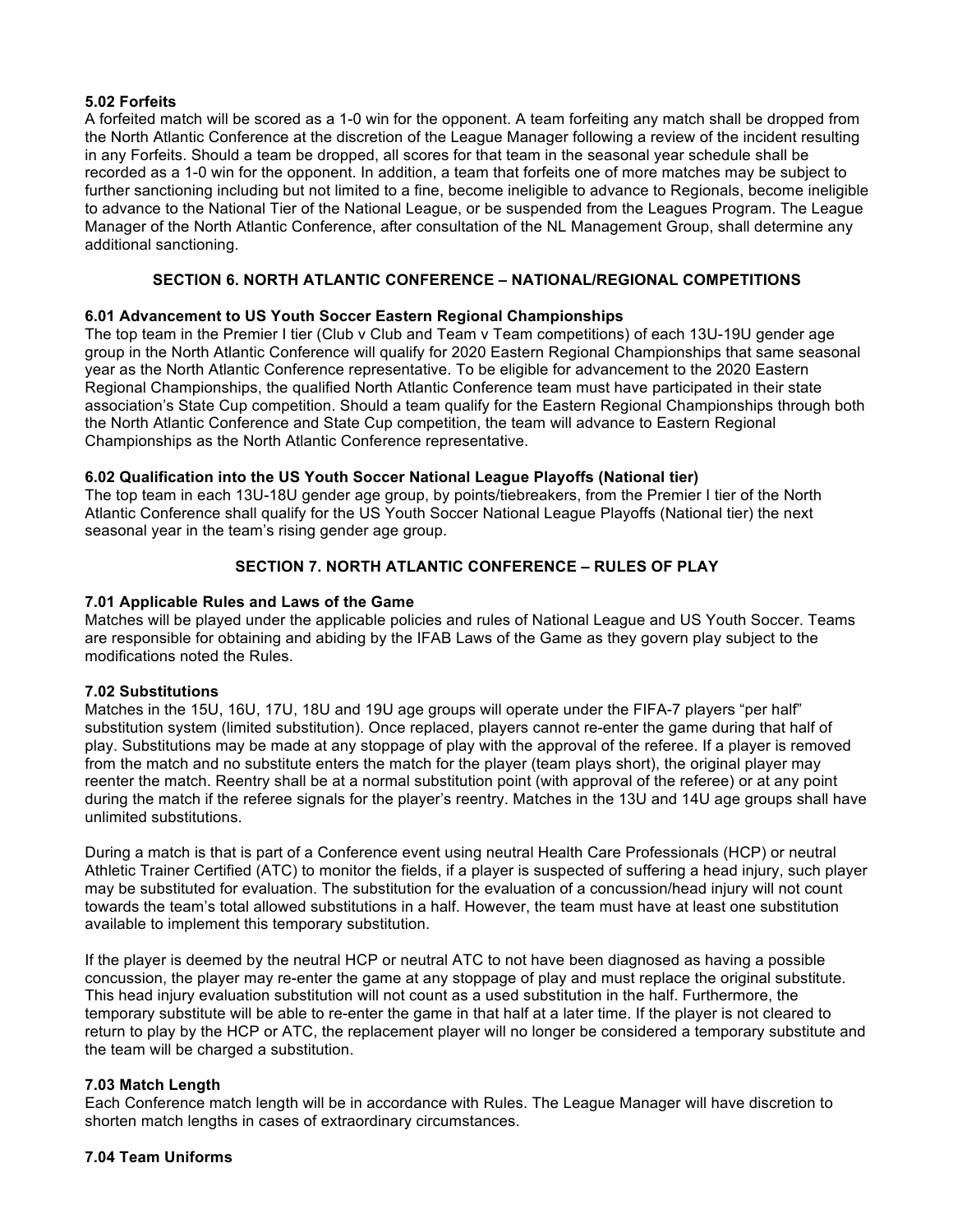Team Uniforms must be in accordance with Rules. Every team in the North Atlantic Conference must have two (2) sets of jersey's and socks. The expectation is for the team listed first in the schedule to wear their lighter/white colored jersey and socks, while the team listed second in the schedule to wear their darker colored jersey and socks. If, in the opinion of the Referee, a team color conflict exists, the team listed second in the schedule should change.

Every player on the field must have a unique number (from the rest of the team) affixed on the back of their jersey, with the exception of goalkeepers. Goalkeeper jersey numbers are optional, but if a number is affixed, it must be a unique number (from the rest of the team). Taped numbers will not be allowed.

US Youth Soccer, National League, or other US Youth Soccer related logos/patches are allowed on uniforms, in addition to the team name, team sponsor, or shirt manufacturer. No other patches/logos are permitted without the written approval of the League Manager.

## **7.05 North Atlantic Conference Protocol for Send Offs and Dismissals**

Protocols for send offs and dismissals shall be in accordance with Rules. In the North Atlantic Conference, should a player be sent off from a Conference match, the designated area for the ejected player shall be the Team Bench Area and will remain there under the supervision of the player's Coach. If the sent off player cannot be controlled by the Coach, the Referee may require the removal of the player from the entire field area. If such player is removed from the field area, the Coach must designate a parent or Team Official to supervise the player away from the field area.

# **7.06 Team Coaches – Coaching Education Requirement**

Coaches of teams within the North Atlantic Conference must have obtained a US Soccer National D License or the United Soccer Coaches equivalent (National Diploma) level of coaching education. All coaches and team officials in the Team Bench Area must have proper credentials issued by their State Association.

# **SECTION 8. NORTH ATLANTIC CONFERENCE – REFEREES**

## **8.01 Three Person System**

Matches shall be officiated in accordance with Rules. The League Manager may, in extreme circumstances, approve exceptions to the use of the three-person system.

## **8.02 Referee Assignor**

The League Manager, in consultation with the State Association, will determine which referee assignor will assign. Referee assignors must be a certified US Soccer assignor. The referee assignor shall be paid according to US Youth Soccer Policy.

## **8.03 Payment of Referees**

Referee and Assistant Referees will be paid at the fields, prior to the start of each match. Each team involved in a Conference match will be responsible for paying half of the total cost for the Referee and Assistant Referees. The Referee and Assistant Referees will be made in accordance with the below totals and breakdown of denominations.

- 13U-14U: \$140.00 (Center \$70, AR1 \$35, AR2 \$35). \$70.00 per team.
- 15U-16U: \$160.00 (Center \$80, AR1 \$40, AR2 \$40). \$80.00 per team.
- 17U-19U: \$180.00 (Center \$90, AR1 \$45, AR2 \$45). \$90.00 per team.

## **8.04 Filing of Referee Match Report**

Prior to each Conference match, each team shall present a GotSoccer "Game Card" to the Referee, which shall serve as the Official Match Line-Up Card prior to the game and the official Match Report following the completion of the game. The Referee shall select one of the Match Line-Up Cards and use it to check-in the players from both teams. The selected Match Line-Up Card will become the official Match Report.

Following the completion of each Conference Match, the Referee shall accurately report all scores and cards issued onto the selected Match Report (provided to the Referee by each team prior to the match). Once the scores and cards issued are written on the Match Report, it should be presented to both coaches for their signature. It is recommended that each team take a picture of the final Match Report for their own records. The Referee shall then submit the Match Report to the on-site Conference Official or referee assignor. In cases of "one off" games, the Referee shall submit the Match Report to his/her referee assignor, who will in turn submit to the League Manager.

If a player is sent off for Violent Conduct, Spitting, or Abusive Language, a US Soccer Supplemental Report must be filled out and submitted to the on-site Conference Official or referee assignor with the Match Report. Additionally, a US Soccer Supplemental Report must be filled out and submitted to the on-site Conference Official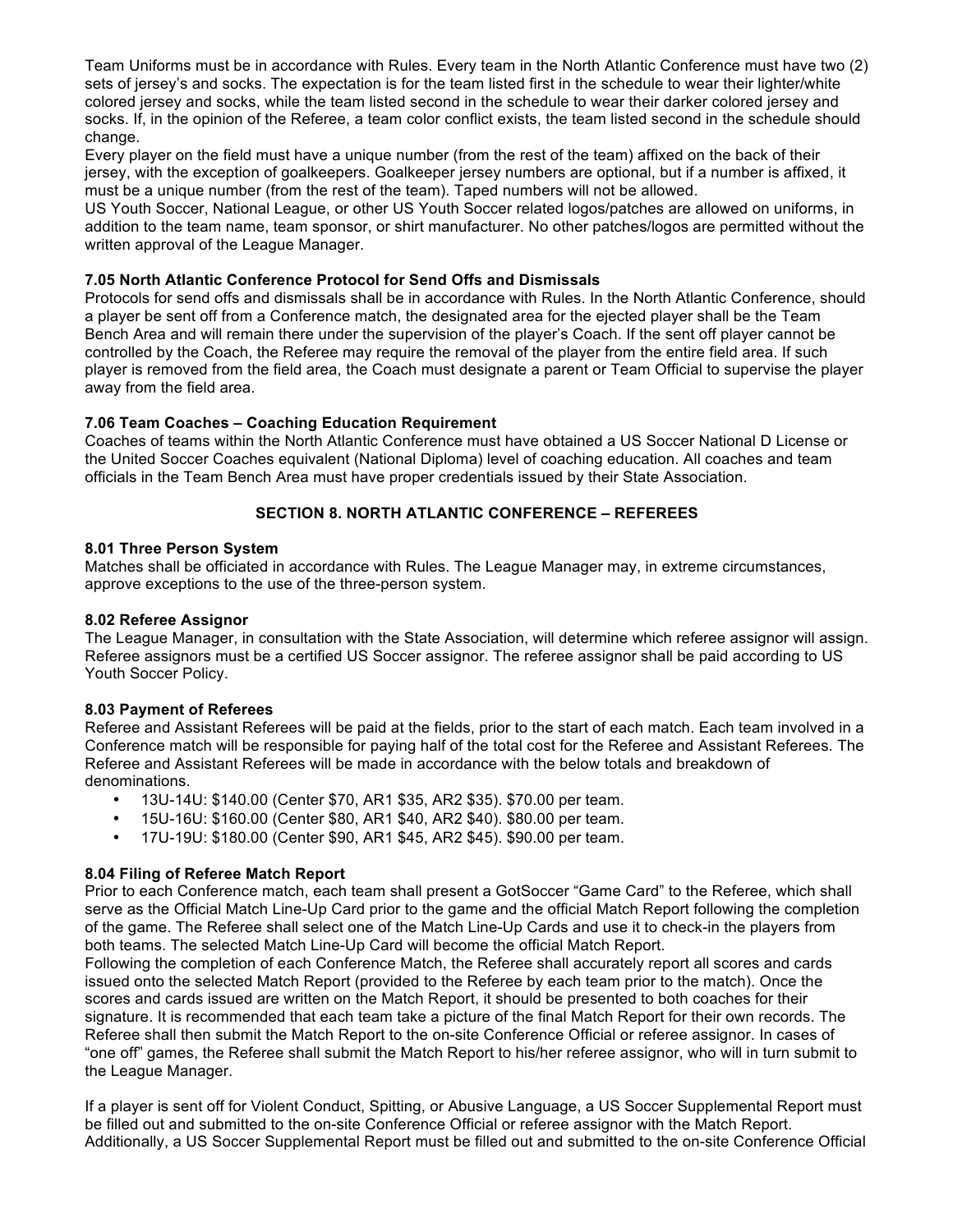or referee assignor for situations involving Referee Abuse or Referee Assault. The on-site Conference Official or referee assignor shall submit all Match Reports and US Soccer Supplemental Reports to the League Manager.

# **SECTION 9. NORTH ATLANTIC CONFERENCE – MATCH DAY PROCEDURES**

#### **9.01 Match Day Procedures**

The North Atlantic Conference Match Day Procedures apply to all matches played in the North Atlantic Conference, unless otherwise instructed by the League Manager.

## **9.02 Team Match Day Line-Up Card**

The GotSoccer generated Game Card shall be the official Team Match Day Line-Up Card for the North Atlantic Conference. The Match Day Line-Up Card for each Conference match should be printed no earlier than 24 hours prior to the scheduled start of that match. This timing will ensure the most accurate information for each team lineup. The eighteen (18) eligible players (inclusive of both primary and club passed players) should be listed on the Match Line-Up Card no later than 24 hours prior to a Conference match.

(a) Printing the Team Match Day Line-Up Card: Each team must print and present the referee with a copy of the Team Match Day Line-Up Card (GotSoccer Game Card). To print the GotSoccer Game card, log into the team account and select the North Atlantic Conference schedule. To the left of each match is a small PDF icon. Click the PDF icon to download/print the GotSoccer Game Card.

#### **9.03 Match Day Line-Up Players**

The Team Match Day Line-Up Card must include the eighteen (18) eligible players (inclusive of both primary and club pass players) a team will use in a North Atlantic Conference match. Should more than eighteen players appear on the card, the Coach or Team Official must manually strike through the players that will not participate (prior to check-in by the referee) for a maximum of eighteen (18) eligible players.

(a) Preparing the Team Match Day Line-Up: Each team Coach or Team Official must prepare the Match Day Line-Up for their team by ensuring that each eligible player is "activated" onto the GotSoccer Game Card. To ensure players are activated or de-activated properly, log into the team account and select the North Atlantic Conference Roster (a link to the roster will be in the "Roster" column of the Event Registration History module on the team account homepage). Upon viewing the roster, there will be a "Deactivate" or "Activate" link next to each player. If any players are "Deactivated" they will be beneath the roster in a "Deactivated Player List". Use the "Activate" or "Deactivate" links to set your Match Day Line-Up. Any players on the active list will appear on the GotSoccer Game Card (i.e. Team Match Day Line-Up Card).

## **9.04 Club Pass Roster**

Any Club Pass Players must be listed on the Club Pass Roster (i.e. pool of club pass players) and Match Day Line-Up Card to be eligible to participate. A Primary or Club Pass Player may only appear on one (1) North Atlantic Conference Primary Roster/Club Pass Roster in a gender age group during the Conference season. The maximum Club Pass Roster for a North Atlantic Conference team is 30 minus the number or primary rostered players (i.e. a team with 18 rostered players has a Club Pass Roster maximum of 12).

## **9.05 Team/Player Check-In**

Prior to the start of a Conference match, each team shall present the referee with the copy of the Team Match Day Line-Up Card and their properly prepared US Youth Soccer Player Passes.

The Referee shall select one of the Team Match Day Line-Up Cards and check-in each team's players using both the Match Day Line-Up Card and the US Youth Soccer Player Passes. Only a maximum of eighteen (18) players may be checked in for a Conference match. Any player not present at the time of check-in may not enter the field of play until the Referee can properly check-in the player. The League Manager may designate an on-site Conference Official to perform any required check-in.

## **9.06 Team Bench / Spectator Areas**

The teams will occupy the same side of the field. Teams are to remain on their half of the field between the halfway line and eighteen yards from their goal line. Spectators are to only occupy the opposite side of the field from the teams on the same end of the field as their team bench area. Coaches/Managers are required to maintain control of their players and their team's fans on the sideline.

## **9.07 Post-Match Protocol**

Following the conclusion of the game, the Referee shall fill out the official Match Report, which is the Referee selected Match Day Line-Up Card. The Coach or Team Official from each team is required to sign the completed Game Report prior to leaving the field area. It is advised that each team take a picture of the Match Report for their records.